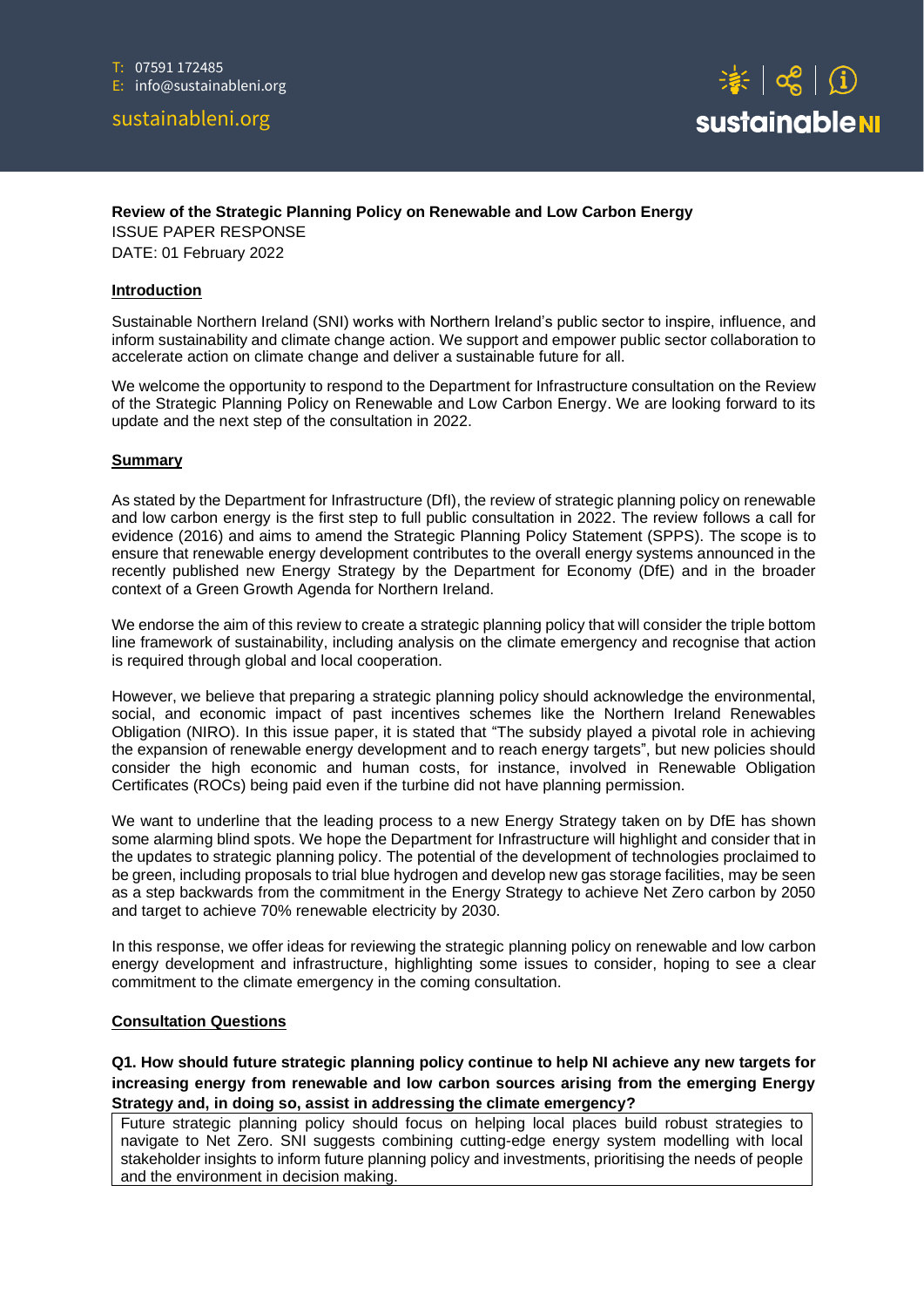Although complete with scenario planning, forecasting, variation analysis and system optimisation, whole system modelling does not always work since the 'one-size-fits-all' approach might not be the most cost-effective way to achieve Net Zero.

Each local area is unique, and the right decarbonisation strategy will depend on the geography, building types, energy infrastructure, energy demand, resources, urban growth plans and low carbon ambitions of the local community (source: **Decarbonising Local Places**).

Therefore, we advise devolving more power to local authorities in an already two-tier planning system.

It is essential to look at energy supply and distribution networks alongside future trends in energy consumption as part the review of strategic planning policy. There is a need to redesign and reinforce the electricity grid, focusing on parts of the country where large volumes of renewable energy are located.

Total replacement of fossil fuel backup generation with zero-carbon solutions (e.g. through demand response and energy storage technology) can be guaranteed by planning authorities, developers, and distribution network operators working together, recognising the limits of the current grid. An electricity system designed for fossil fuel generators is not suitable in a future where most of the country's electricity, by law, must come from renewable sources.

To address the climate emergency, we envisage that future strategic planning policy should ban oil/gas exploration in Northern Ireland, as Great Britain and the Republic of Ireland have done. It should not include references to land use and site identification for petroleum licencing and hydraulic fracturing of underground layers of rocks for gas extraction, nor endorse potential for producing and injecting hydrogen (blue hydrogen) into the existing gas network.

SNI would like to see the application of a bottom-up approach centred on community-led Local Development Plans, that places local social, economic, and environmental wellbeing at the heart of every decision. Small and medium-sized energy businesses that could potentially benefit from planning applications should not be excluded from the definition of 'local society' and should be able to easily make planning applications to provide energy to meet local energy demands.

We wish to see a renewable model in future planning policy that promotes sustainable design and construction standards to encourage more buildings being required to meet a proportion of their energy demands on site through small and medium-scale renewable technologies.

We foresee the potential of zero-carbon technologies from decentralised energy sources (e.g. small-scale hydroelectric energy, Combined Heat and Power (CHP), biomass, solar and wind power), which can increase the security of supply, reduce transmission losses and lower carbon emissions.

Investing in decentralised networks will bring down prices, improve energy security, cut carbon and make communities more prosperous and resilient.

SNI supports the advice of the Scottish Government on onshore wind farming on Landscape Capacity Assessments (LCA). This assessment process should be considered a supportive study relevant to development management and planning policy related to natural heritage and landscape management.

Planning authorities may wish to undertake or update their landscape capacity studies to provide a clearer steer on development management (source: [Onshore wind\)](planninghttps://www.gov.scot/binaries/content/documents/govscot/publications/factsheet/2016/02/onshore-wind-planning-faq/documents/onshore-wind-planning-faqs-pdf/onshore-wind-planning-faqs-pdf/govscot%3Adocument/Onshore%2Bwind%2Bplanning%2BFAQs.pdf) This approach will improve the process to:

- establish a better view of local landscape sensitivities
- identify acceptable levels of landscape change
- identify cumulative effects and set objectives and guidance to managing those effects
- determine the scope for further development

## **Q2. What are your thoughts on introducing new provisions within strategic planning policy to provide for a more strategic spatial approach for the siting of wind and solar farm (or others types of renewables) development through identifying suitable and/or unsuitable areas in principle?**

SNI supports the introduction of new provisions to provide for a more strategic spatial approach for identifying wind and solar energy sites. Therefore, we suggest introducing a methodological framework to be followed nationally and locally, including the application of several siting criteria (technical, spatial, economic, social and environmental).

It is well-established that offshore wind capacity and efficiency is significantly higher than onshore wind. This enables countries with limited land areas but extensive coastlines, such as Northern Ireland, to produce environmentally friendly energy (Dimitra G. Vagiona and Manos Kamilakis,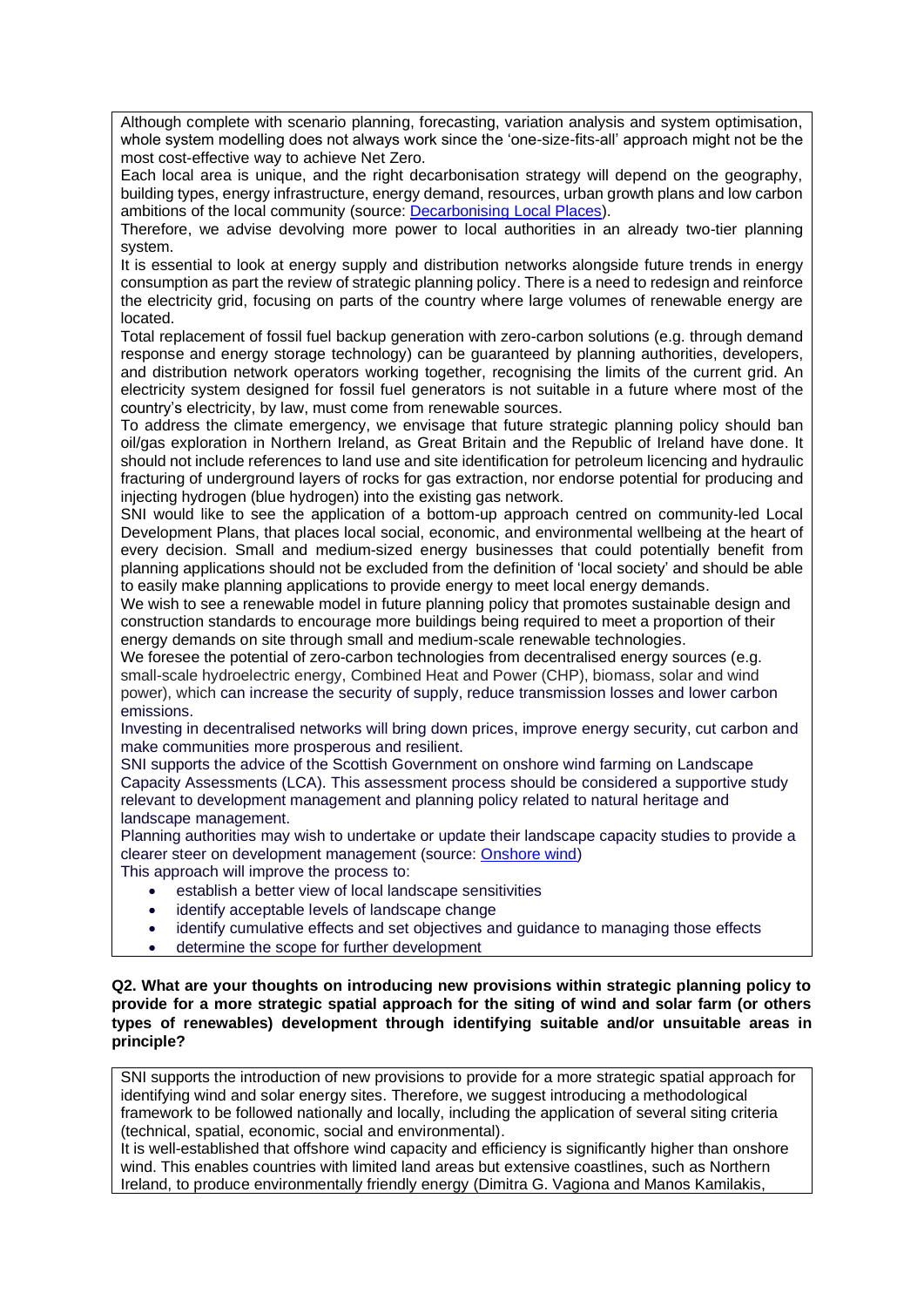

Choosing an appropriate site for offshore wind energy is complex and based on various technical/mechanical, environmental, socio-economic parameters and the relevant national legislation concerning marine spatial planning.

We recommend that an approach is set within planning policy, combining a methodological framework, like the one suggested above, along with GIS modelling. Through GIS modelling, technical and environmental constraints and a spatially continuous resource economic assessment model are applied, helping to identify the most suitable sites for siting wind and solar farms. In terms of policy, SNI would like to suggest including the evaluation of other countries' findings, where their portfolios of renewable energy projects developed to date are taken into account in setting guiding principles for national and regional energy planning. Although it is essential to support a comparative analysis, we should also consider the significant national differences in economic, legal-procedural, socio-political and cultural-historic contexts.

We endorse the adoption of "smart practice" instead of "best practice" in the context of renewable energy since best practice always depends on the particular context in which a specific approach is situated [\(Bohumil Frantál, Dan Van der Horst et al., 2018\)](https://run.unl.pt/bitstream/10362/90855/1/Spatial_targeting_sinergies_and_scale.pdf).

Smart practice in the planning and siting of renewable energy production systems would have to:

- effectively produce energy based on renewable sources
- seek to minimise environmental harm in each stage of its production, operation and disposal (life cycle)
- seek to avoid potential conflicts among individual users (or groups of users) of the landscape where it sited, throughout the participation, collaboration and planning

# **Q3. What are your thoughts on introducing new provisions within strategic planning policy to require new wind farms to be capable of being sited in perpetuity?**

SNI supports introducing new provisions within strategic planning policy for permanent use of sites for new wind farms. However, even where an individual wind farm proposal may have an operational duration specified by condition, the site should be suitable for use as a wind farm in other respects. Identifying an operational lifespan, commonly spanning 25 years for wind turbines, should not be used as mitigation for adverse impacts arising from the operation of the wind turbine. Instead, this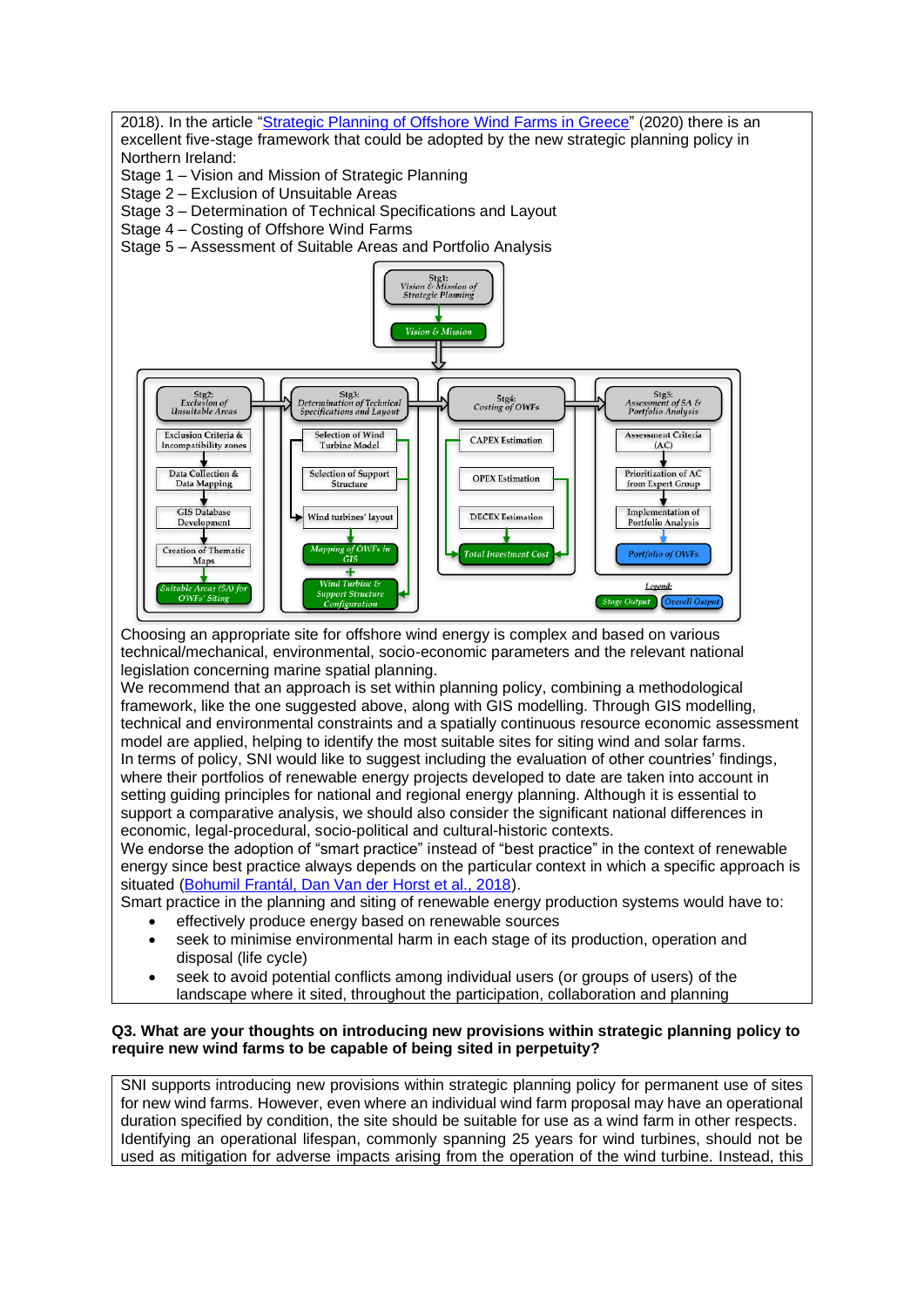consideration ensures that developments that are going to be in place for several decades are appropriately sited and designed so that any impacts are limited, and accepted by local communities. The permanent suitability of a site for wind farm use is essential as it relates to the potential repowering of a place and the expectation that a wind farm in use today will, in principle, be acceptable in the long term if reconfigured. This is essential if we are to meet our targets for renewable electricity generation and sustain them in the future.

## **Q4a. How best should strategic planning policy provide for the consideration of such matters when plan-making and decision-taking?**

Considering the role of a strategic planning policy as the heart of the planning system, SNI advises creating and implementing a clear framework with a requirement set in law that planning decisions must be taken in line with the development plan (Source: [Plan-making\)](https://www.gov.uk/guidance/plan-making).

We suggest a framework to set out a vision for the future development of an area, including needs and opportunities about housing, the economy, community facilities and infrastructure, and for conserving and enhancing the natural and historic environment, mitigating and adapting to climate change, and making places resilient. Such a framework must be kept up to date.

The strategic planning policy should provide guidelines for local authorities to adopt digitally accessible plans and open data along with an evidence base supporting procedures.

The nature of the area and matters to be addressed may vary, but all plans need to be as focused, concise, and be as accessible as possible.

The strategic policy should provide essential procedures within the process of project development. For instance, where sites are proposed for allocation, sufficient detail should be given to provide clarity to developers, local communities and other interested parties about the nature and scale of the development.

#### **Q4b. Do you consider strategic planning policy should require a mandatory separation distance for wind energy? If so, what distance and why?**

We assume the question refers to separation distance for wind farms, which SNI strongly advises to include in the strategic planning policy. However, the separation distance should not be intended as a ban on wind farm development in the identified area but be used more as an assessment and safety measure.

The character of some settlements can, in part, be defined through their relationship with their surroundings. In some territories, this relationship is more important than in others. The separation distance would prevent a settlement from being harmed by an insensitively sited or designed wind farm.

Within identified areas, wind farm proposals can be expected to have a visual impact on the character of the settlement considered in fine detail, particularly from essential views.

More emphasis is placed on a more sensitive design of wind farms located in designated areas with separation distance.

Although no statutory separation distances are stipulated in Northern Ireland, distances for onshore wind farms are calculated based on the noise level. The minimum desirable distance between wind turbines and occupied buildings calculated based on expected noise levels and visual impact will usually be greater than that necessary to meet safety requirements. Fall over distance (i.e. the height of the turbine to the blade's tip) plus 10% is often used as a safe separation distance.

There are different positions on this across the UK and Ireland. For instance, Scottish Planning Policy states that separation distances within spatial frameworks should be identified not exceeding 2km. SNI advises that no wind turbine developments shall be constructed near a residential property; however, noise and amplitude modulation issues can be present up to 2km away. Therefore, unless through assessment, it can be demonstrated that there would be acceptable noise levels within the 2km radius of a residential property, the minimum distance should be 2km (Wind Turbines: Planning [and Separation Distances, NI Assembly\)](http://www.niassembly.gov.uk/globalassets/documents/raise/publications/2013/environment/12813.pdf).

#### **Q5. What are your thoughts on the best approach to decommissioning and restoration of future wind turbine and solar farm development?**

SNI highly recommend following the guidelines for sustainable decommissioning produced by the European Task Force for Dismantling and Decommissioning of wind turbines, due to the lack of an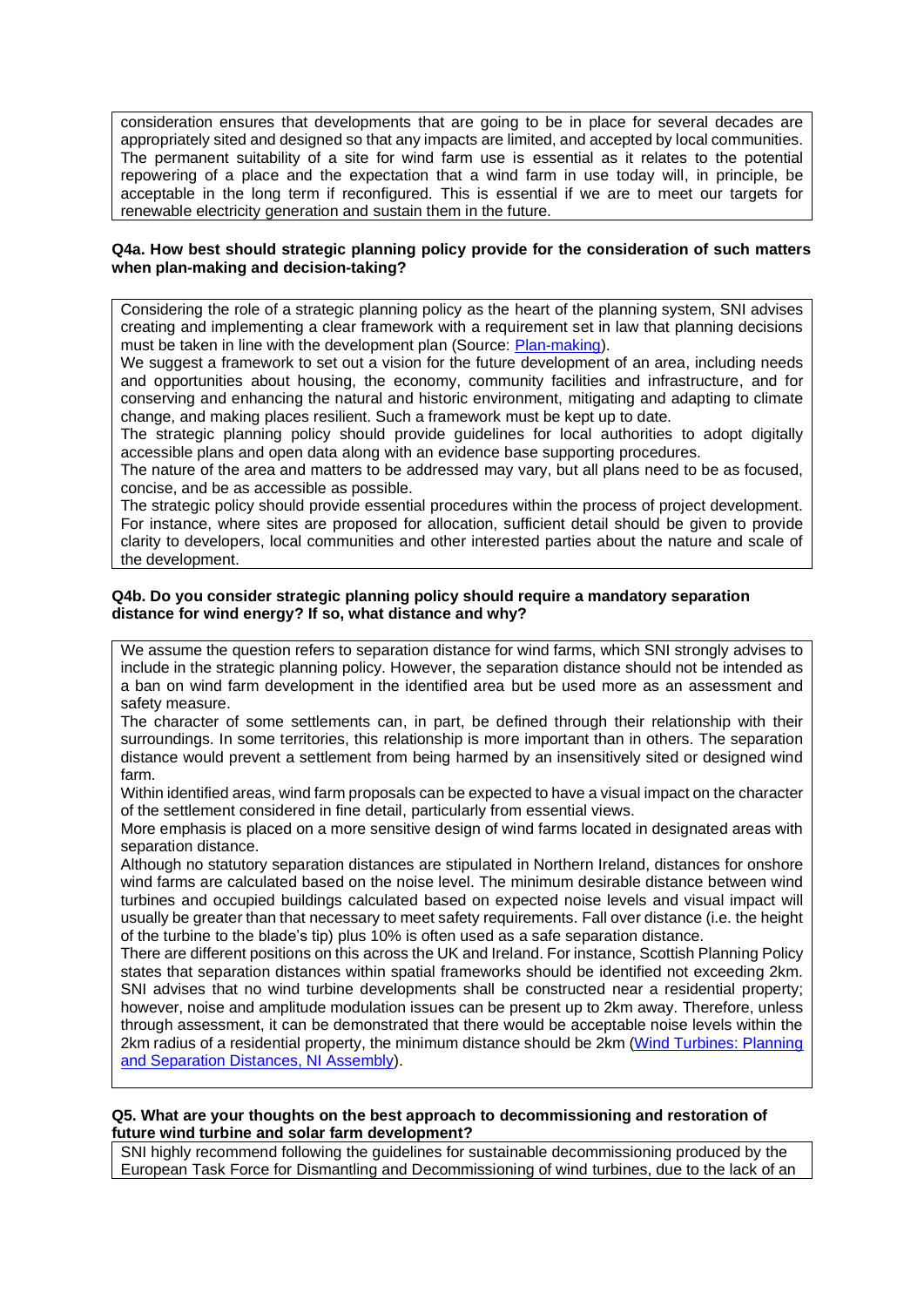international standard. The Task Force identified the principal regulations for dismantling onshore wind farms in key European countries, including the UK.

The regulatory mapping, included in the guidelines, considers the national legislation for waste management and site restoration. As the objective is circularity, the waste from this process is treated following resource management procedures for oils, rare earth elements (REE), metals, composites, concrete, electric cables, etc. (Source: [Wind Europe\)](https://proceedings.windeurope.org/biplatform/rails/active_storage/disk/eyJfcmFpbHMiOnsibWVzc2FnZSI6IkJBaDdDRG9JYTJWNVNTSWhZV0Z4Y0RCM2F6SmxZMnRvYzI4NGFHUXdjWFZrYkdWd00yeDJid1k2QmtWVU9oQmthWE53YjNOcGRHbHZia2tpQVpScGJteHBibVU3SUdacGJHVnVZVzFsUFNKWGFXNWtSWFZ5YjNCbExXUmxZMjl0YldsemMybHZibWx1WnkxdlppMXZibk5vYjNKbExYZHBibVF0ZEhWeVltbHVaWE11Y0dSbUlqc2dabWxzWlc1aGJXVXFQVlZVUmkwNEp5ZFhhVzVrUlhWeWIzQmxMV1JsWTI5dGJXbHpjMmx2Ym1sdVp5MXZaaTF2Ym5Ob2IzSmxMWGRwYm1RdGRIVnlZbWx1WlhNdWNHUm1CanNHVkRvUlkyOXVkR1Z1ZEY5MGVYQmxTU0lVWVhCd2JHbGpZWFJwYjI0dmNHUm1CanNHVkE9PSIsImV4cCI6IjIwMjItMDEtMjhUMTU6MTQ6NDQuMjAzWiIsInB1ciI6ImJsb2Jfa2V5In19--fde798ee8181c398828b71a270c5bfb9108dbba0/WindEurope-decommissioning-of-onshore-wind-turbines.pdf?content_type=application%2Fpdf&disposition=inline%3B+filename%3D%22WindEurope-decommissioning-of-onshore-wind-turbines.pdf%22%3B+filename%2A%3DUTF-8%27%27WindEurope-decommissioning-of-onshore-wind-turbines.pdf).

We want to advise an interdisciplinary approach to deliver an integrated decommissioning policy that incorporates circular economy principles to maximise value throughout the lifecycle of energy infrastructure [\(D.C. Invernizzi, G. Locatelly et al., 2020\)](https://www.sciencedirect.com/science/article/pii/S0301421520304067)

Regarding solar farms, we strongly endorse the statement in the SPPS about developments such as wind farms and solar farms. The applicants will be required to continue to provide by legal agreement details on future decommissioning, including proposals for site restoration. We also would recommend a framework for local authorities as a guideline to avoid development mistakes that do not consider:

- unrealistic timeframes
- grid issues
- delays due to supporting reports (e.g. ecology reports)
- consultancy support
- inadequate procurement processes

A [report from Solar Energy UK](https://www.solarpowerportal.co.uk/news/sta_shines_light_on_solars_biodiversity_benefits) in 2019 detailed how increased biodiversity on a solar farm can help tackle the climate and nature emergency and help change the perception of those who may still be sceptical about solar farms. Researchers from [Lancaster University](https://www.solarpowerportal.co.uk/news/changes_to_solar_pv_management_could_significantly_boost_bumble_bee_populat) found that changes to how solar PV parkland in the UK is managed could see sites support four times as many bumblebees.

## **Q6. Do you consider strategic planning policy should prioritise non-agricultural land for renewable energy development, such as solar energy? If so, how and why?**

SNI supports the focus on non-agricultural land or land of lower agricultural quality for renewable energy developments. Still, being a very sensitive matter, we recommend including essential provisions within the strategic planning policy:

- 1. Being sensitive to nationally and locally protected landscapes and nature conservation areas, supporting opportunities to enhance the ecological value of the land.
- 2. Minimising the visual impact where possible and maintaining appropriate screening throughout the project's lifetime (with proper land management and ecology plans in place).
- 3. Engaging with the community in advance of submitting any planning applications.
- 4. Encouraging land diversification by proposing continued agricultural use or incorporating biodiversity measures within any projects.
- 5. Encouraging as much buying and employing locally as possible.
- 6. Acting considerately during construction.
- 7. Seeking the support of the local community and listening to their views and suggestions.
- 8. Encouraging investing companies to commit to using the solar farm as an educational opportunity, where appropriate.
- 9. Guarantying the return of the land to its former use at the end of the project life where possible.

## **Q7. Should strategic planning policy provide for the appropriate co-location of renewable, low carbon energy and supporting infrastructure? If so, how best might this be achieved and why?**

Yes, SNI considers appropriate co-location of renewable, low carbon energy and supporting infrastructure as an essential step to inform decision-making in this area and in the local development plan process. However, whilst the existing Planning Policy Statement 18 and the SPPS helped facilitate the development of renewables during the 2010s, the policy requires substantial revision to unlock new development in low-carbon renewable energy required under the new Energy Strategy. The policy needs to consider, for instance, the co-location of battery storage and widen the scope of where specific types of renewable energy development are acceptable in a particular landscape. The best way to achieve that is by including in the spatial policy frameworks where sites of ecological value and significant protection are listed and carefully avoiding these in proposals.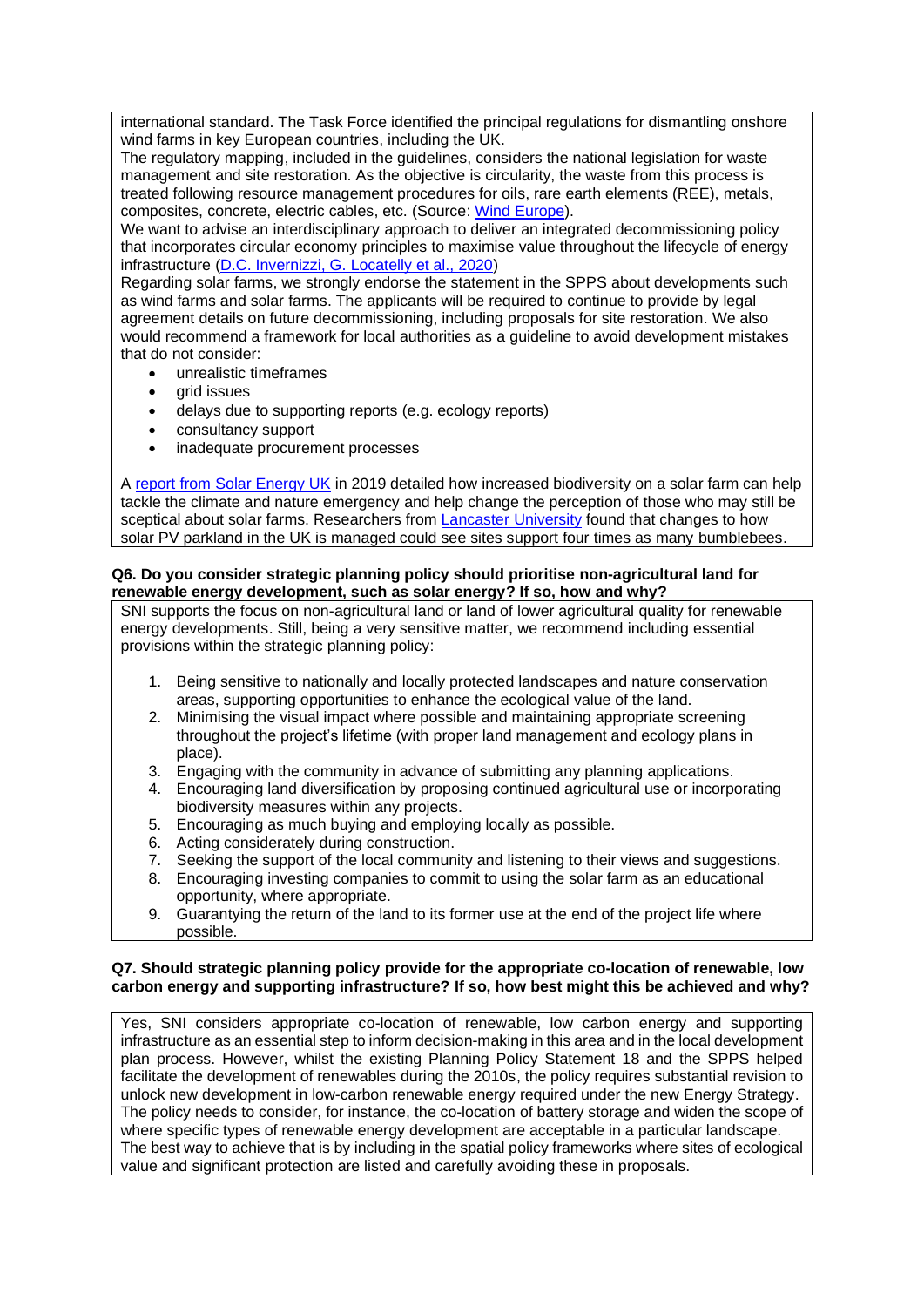While battery storage facilities may be relatively small compared to the development of renewable energy infrastructure, rights to place batteries on the land will still be needed.

Land rights granted by the landowner to the renewable energy generator may be limited to a particular form of development such as solar or wind, and variations to, or new leases, may require renegotiations.

## **Q8. Should strategic planning policy provide for and/or encourage the re-powering of wind turbines as they come to the end of their consented lifespan and require/allow that all new wind farms should be sited in perpetuity?**

Yes, we must consider circularity as a priority in the planning process. Therefore, modernising the existing wind fleet and repowering wind turbines could set the stage for future wind industry investments and help maximise wind energy development in the energy transition.

Wind repowering enables owners to retrofit power plants on existing sites with new and refurbished technology, including erecting taller and more efficient wind turbines to increase productivity. Using existing grid connections and infrastructure, repowered projects can often gain further costsaving advantages relative to new rural (or vacant-lot) developments.

While many regions have plentiful wind resources, siting decisions and competing land-use needs can make it challenging to find new places for wind turbines. It is logical to take advantage of the available space by upgrading the infrastructure already there.

Other reasons for repowering include reducing noise emissions, better aesthetics, and political considerations [\(Lena Kitzing](https://www.nature.com/articles/s41560-020-00717-1) et al., 2020).

#### **Q9a. What do you consider to be the emerging technologies and how best should strategic planning policy provide for their consideration by relevant planning authorities when planmaking and decision-taking?**

SNI considers that the key to securing affordable, low-carbon energy could be investing more in storage technologies to make the most of the renewable energy already available. Within the next five years, the [International Energy Agency \(IEA\) expects](https://www.iea.org/articles/how-rapidly-will-the-global-electricity-storage-market-grow-by-2026) global power storage

capacity to expand by 56% to reach more than 270 GW by 2026, driven by a growing need to create flexible electricity systems which rely more on renewable sources.

Utility-scale batteries, Pumped Storage Hydropower (PSH), Concentrated Solar Power (CSP) storage, and cryogenic batteries are emerging storage technologies we consider relevant for future planning and development. Green Hydrogen, made from water and renewable energy, is also expected to boom in the decades ahead as governments [plan to replace the fossil fuels used in](https://www.theguardian.com/environment/2021/aug/17/uk-homes-low-carbon-hydrogen-economy-jobs)  [power plants, factories and heavy transport](https://www.theguardian.com/environment/2021/aug/17/uk-homes-low-carbon-hydrogen-economy-jobs) with a clean-burning, green alternative. But green hydrogen can also be used as a form of energy storage, so we highly recommend policy that promotes and enables the development of this technology.

The Energy Strategy has plans for "blue hydrogen" development as it offers a quick fix and can displace fossil fuels sooner than green hydrogen, which is not yet available at scale. However, blue hydrogen investment could extend and prolong our reliance on fossil fuels as it is produced from natural gas.

Producing large quantities of hydrogen from fossil gas (blue hydrogen) would lock Northern Ireland into costly infrastructure and increase carbon emission. [Blue hydrogen could be up to 20% worse](https://onlinelibrary.wiley.com/doi/full/10.1002/ese3.956)  [for the climate than fossil gas](https://onlinelibrary.wiley.com/doi/full/10.1002/ese3.956) because of the emissions that escape during its production, multiplied by the amount of gas required to make the equivalent amount of energy from hydrogen. A better form of clean energy, *geothermal*, is an emerging solution to decarbonise Northern Ireland's power and heat networks. Research is currently underway to determine the geothermal potential of Northern Ireland and we would endorse further funding in this area to understand the feasibility and potential applications.

SNI recognises there are a range of low-carbon energy technologies and recommends the development of a robust regulatory framework for each of the emerging technologies that will be considered for potential investment. Based on the fact that the new Energy Strategy has endorsed geothermal energy as an emerging technology in Northern Ireland, we advise addressing issues such as ownership, licensing for exploration, development and production, and reporting in the strategic planning policy.

SNI recommend consulting the ['Policy Statement for Geothermal Energy for a Circular Economy'](/Users/francesca/Downloads/211963_1659494b-171e-4601-b6f3-3e30236a116d%20(1).pdf) by the Department of the Environment, Climate and Communications (DECC) in the Republic of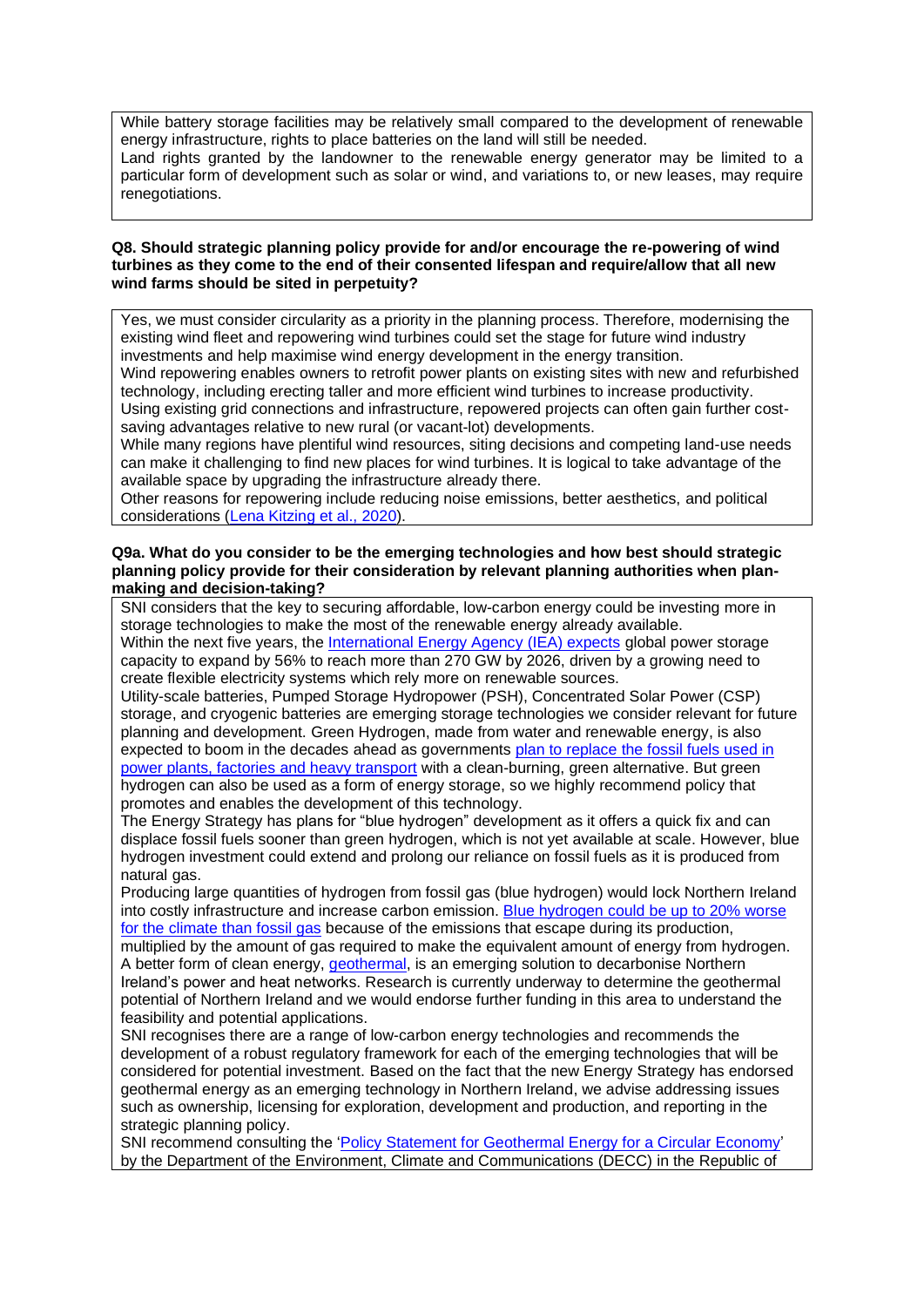Ireland as an excellent example of how the strategic planning policy could provide guidance to inform consideration of emerging technologies by relevant planning authorities.

# **Q9b. How best should strategic planning policy provide for the consideration of battery energy storage systems by relevant planning authorities when plan-making and decision-taking**

SNI would like to highlight a critical point that policymakers must keep in mind regarding the greenhouse gas impact of battery energy storage. This is whether the type of energy used to charge the storage system is cleaner than the type of generation avoided when the storage is used; otherwise, storage could produce pernicious results and increased GHG emissions [\(Hittinger](https://pubs.acs.org/doi/abs/10.1021/es505027p) and [Azevedo, 2015\)](https://pubs.acs.org/doi/abs/10.1021/es505027p)

The Infrastructure Planning (Electricity Storage Facilities) Order 2020 removes electricity storage facilities (except pumped hydroelectric storage facilities) with 50MW or more in England and 350MW or more in Wales from the category of generating stations whose construction or extension requires consent under the Planning Act 2008. As a result, grid-level energy storage projects sit in an unusual limbo.

SNI advises avoiding a similar mistake by not excluding the process plant and power equipment sectors from the strategic planning policy's scope. This approach can prevent public policy from excluding any equipment used to store power when the policy does not exclude equipment to supply and generate energy.

Battery storage systems are localised deployments with little planning and environmental impact when the source of the stored energy is renewable. Therefore, these systems should be preferably assessed locally. However, it does not mean encouraging the development of battery storage projects that could harm public health if within the proximity of residential areas.

The strategic planning policy should set the framework for Local Authorities and green energy companies to install these facilities in pockets of existing brownfield land or industrial estates. Such structures incorporate already existing waste management or energy-generating functions to minimise community impact – but that may have to be offset by higher costs to get them to households and businesses.

#### **Q9c. What do you consider to be any other issues relevant to renewable and low carbon energy development and how best should strategic planning policy provide for their consideration by relevant planning authorities when plan-making and decision-taking?**

SNI is concerned about the projects of blue hydrogen and the biomethane production included in the new Energy Strategy. The Strategy sets out a proposal to trial the production and use of blue hydrogen despite peer-reviewed evidence showing that blue hydrogen produces on average 20% more emissions than gas and 60% more than oil (Howarth [and Jacobson, 2021\)](https://onlinelibrary.wiley.com/doi/full/10.1002/ese3.956).

If not highly regulated and controlled, biomethane production has the potential to be a net carbon emitter (due to gas leakage in production) and produce the same air contaminants as the combustion of fossil fuels. In addition, farms producing biomethane emit harmful pollutants into the air and discharge nitrates into groundwater. Other potential negative environmental aspects include noise pollution, odour complaints, and the need for abundant water resources for biogas digesters which may be an issue in summer months, particularly under future climate scenarios.

SNI advises introducing regulations in the SPPS to prevent new hydrocarbon development. In addition, it should provide the appropriate definitions and guidelines for local development plans to follow when plan-making and decision-making, in line with the principles of sustainable development, ensuring that economic, social and environmental objectives are secured together. The policy review must include the market reform to ensure that any new system is efficient and cost-effective. Planning and developing the electricity grid will not be easy, but appropriate policies must guarantee engagement with communities destined to host new wind farms or new grid infrastructure. Strategic policies should ensure communities are empowered to be part of the energy transition and assist political, economic, and social forces in finding ways to adapt and meet any raised concerns.

Reinforcing the critical objectives of the SPPS must be a priority to ensure that the strategic planning policy will provide the consideration of those issues by relevant planning authorities. We highly recommend including the points listed below as guidelines for Local Development Plans and developers in the strategic planning policy. These features should be treated as a priority when assessing renewable energy proposals.

Any adverse outcome of the assessment should bring to the rejection of the proposal (Source: [Belfast LDP\)](https://www.belfastcity.gov.uk/getmedia/72bb6034-3389-4030-b957-e1bbd621c286/DPS019_TS13.pdf):

• public safety, human health, ore residential amenity;